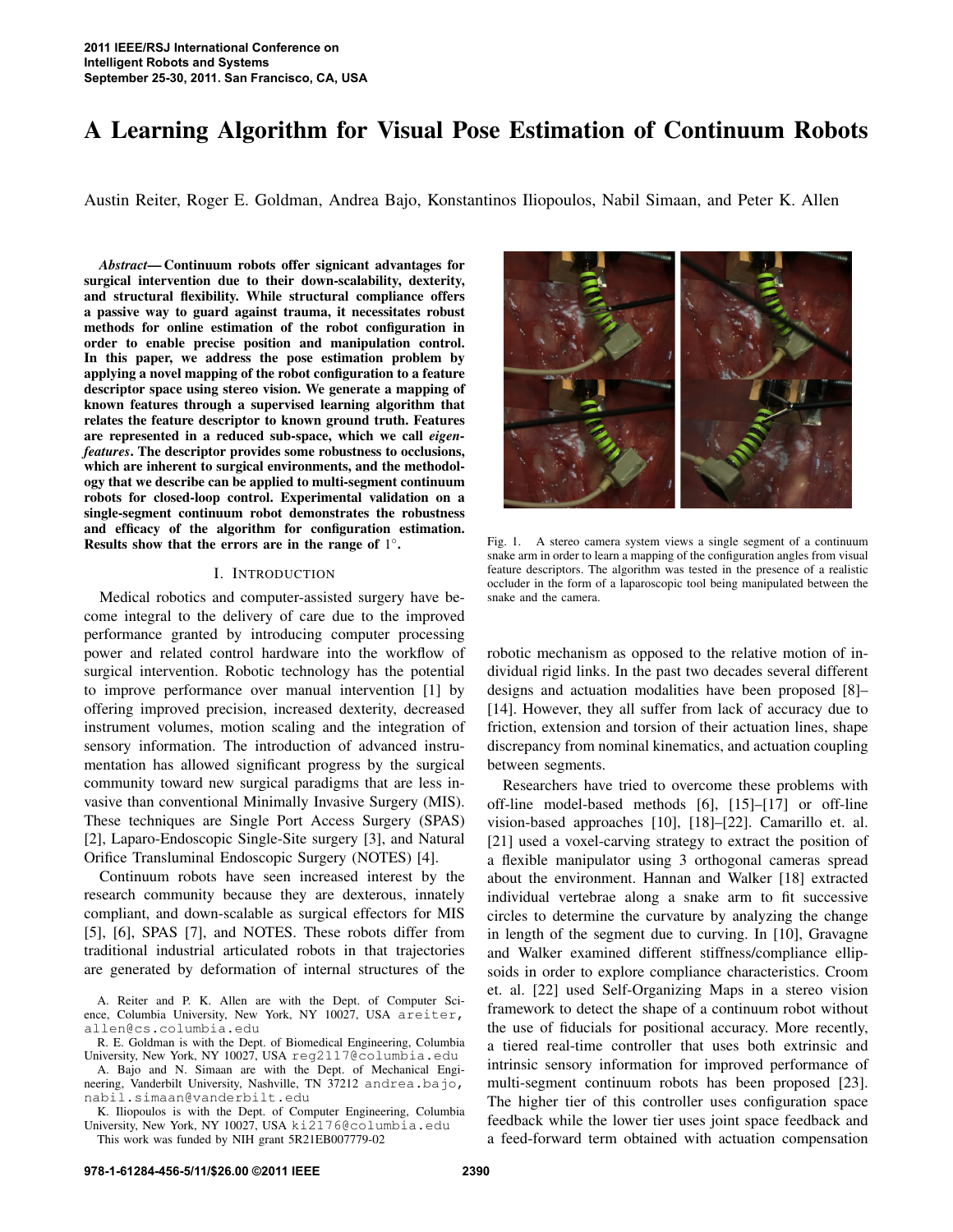

Fig. 2. [Top] Structure and kinematic nomenclature for a single-segment continuum robot. [Bottom] IREP with two continuum arms constructed along with the stereo camera actuated unit.

techniques. This work requires extrinsic feedback on the segment configuration from a magnetic tracker or from a vision system, such as the proposed algorithm of this work.

This paper proposes a method to estimate the configuration of a single-segment continuum robot using a visual feature descriptor that is extracted from a stereo camera system and mapped to the robot's configuration angles. Our image segmentation and descriptor extraction methods are shown to be robust to partial occlusions. We present these results by manipulating a standard laparoscopic tool in the viewing frustrum, providing different levels of partial occlusions in a realistic fashion. Although the algorithm extends to any continuum robot design, we have in mind the IREP surgical robot [24], shown on the bottom of Fig. 2. Our method uses training samples to interpolate a manifold, which is parameterized by the configuration angles of the continuum segment. This compact representation of the appearance of the robot's configuration allows us to estimate unknown configurations by extracting the feature descriptor and indexing into the manifold to determine the best angles which may have produced that descriptor. The proposed algorithm uses a feature descriptor to provide the sensitivity needed to accurately capture small changes in the configuration of a continuum robot. Although the segment bends in a circular shape, camera perspective effects make measuring the image of the circle (viewed as an ellipse) difficult when the movement is out-of-plane, and the descriptor encodes this information in an alternative and robust fashion. The algorithm relies on the assumption that consecutive configurations are strongly correlated and nearby in the feature descriptor's space. We tested on robot movements in all 3-dimensions and are able to recover configuration angles in the range of 1◦ of accuracy.

### II. MODELING OF THE CONTINUUM SEGMENT

Several designs of continuum robots that bend in a circular shape have been proposed [25]. This section briefly presents the kinematics of the particular design [11] used to validate the work proposed in this paper. The multi-backbone singlesegment robot shown on the top of Fig. 2 is constructed of one centrally located passive primary backbone, and three radially actuated secondary backbones with pitch radius *r* and separation angle  $\beta$ . By controlling the lengths of the secondary backbones, the segment can be moved throughout the workspace defined by the kinematics. The pose of the end disk of the continuum robot can be completely described by the generalized coordinates, termed configuration space, by

$$
\boldsymbol{\psi} = [\theta_L, \delta]^{\mathrm{T}} \tag{1}
$$

where  $\theta_L$  and  $\delta$  define respectively the angle tangent to the central backbone at the end disk, and the plane in which the segment bends. The orientation of the end disk is given by the following sequence of rotations:

$$
\mathbf{R} = \mathbf{R}_{\mathbf{z}} \mathbf{R}_{\mathbf{y}} \mathbf{R}_{\mathbf{z}}^{\mathbf{T}} \tag{2}
$$

where  $\mathbf{R}_{z} = e^{-\delta[\mathbf{e}_3 \times]}$ ,  $\mathbf{R}_{y} = e^{(\theta_0 - \theta_L)[\mathbf{e}_2 \times]}$ , denote the exponential forms for these rotations,  $e_i$  denote the canonical basis unit vectors for  $\mathbb{R}^3$ ,  $[n \times]$  designates the skew-symmetric cross product matrix of vector **n**, and  $\theta_0 = \pi/2$ . The configuration variables  $\theta_L$  and  $\delta$  can be obtained from (2) as:

$$
\theta_L = \theta_0 - \text{atan2}\left(\sqrt{R_{13}^2 + R_{23}^2}, R_{33}\right) \tag{3}
$$

$$
\delta = -\operatorname{atan2}\left(R_{23}, R_{13}\right) \tag{4}
$$

where  $R_{ij}$  are the entries of rotation matrix  $\mathbf{R}^1$ .

## III. LEARNING METHOD OVERVIEW

The problem of estimating the pose of an object by learning the appearance has been studied previously. Murase and Nayar [26] collected a set of images by sampling the workspace of an object's configuration and compressing to a low-dimensional eigen-subspace. This builds a continuous appearance manifold for which queries can be interpolated for unknown poses. This particular approach is extremely sensitive because the appearance is represented at the pixel level, and spatial variations within the image may present a challenge. Occlusions present an issue as well, which is extremely common in surgical environments. This parametric eigenspace representation is the main motivation for the contributions of our ideas, however our approach is novel in that the manifold is constructed using feature descriptors rather than the images themselves.

Vision offers a low-cost and safe solution to physical measurements in a surgical environment. Because the configuration of a single-segment continuum robot can be completely described by configuration angles, it would be a powerful argument to do so accurately with cameras alone. Fig. 3 shows the full algorithm flow of our method

<sup>1</sup>We use the atan2 notation such that:  $\theta = \tan 2(\sin(\theta), \cos(\theta)).$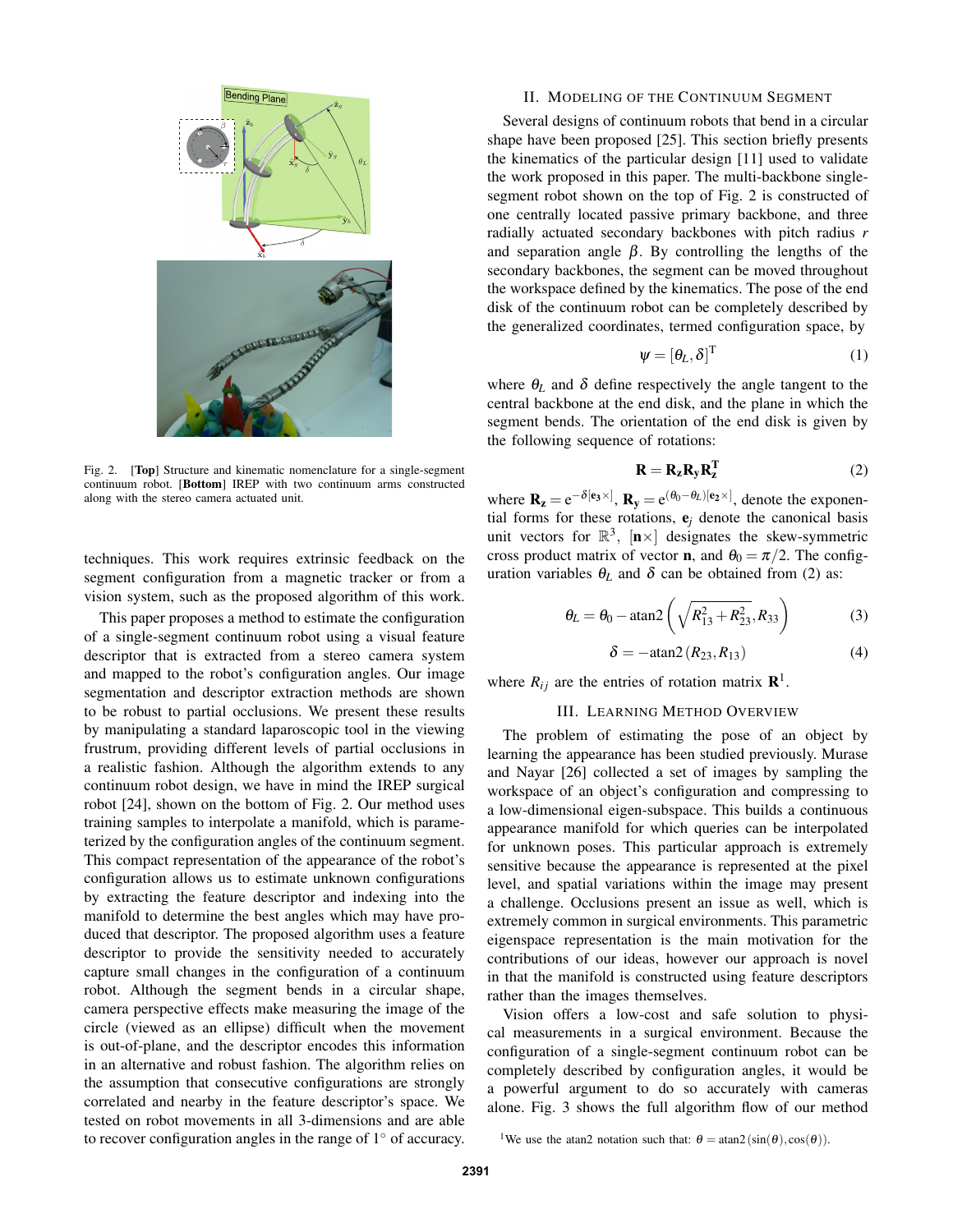

Fig. 3. Algorithm flow for the visual pose estimation algorithm. ① Stereo Images, ② Segmented Components, ③ Polygonal Points, ④ *eigen-features*, ⑤ *b* closest interpolated poses, **®** Initial training set **A**. Further details in text.

for describing the configuration of a bendable arm using vision alone. The method relies on *learning* mappings of configurations to feature descriptors. The descriptors must be stable enough so that nearby points in feature space represent similar configurations. By discretely sampling a continuous space of configurations, we can interpolate a continuous feature descriptor manifold, which is parameterized by the configuration angles, and then accurately and efficiently estimate the unknown configuration of the arm by indexing into the manifold and matching to the nearest neighbors of the descriptors in the manifold and performing a weighted average from the known configuration angles nearby.

In addition to learning, another positive aspect to our algorithm lies in its ability to estimate the configuration using only partial data due to visual occlusions. Often during surgery, overlapping tools or excess liquids may temporarily occlude parts of the continuum arm. Our algorithm robustly and successfully persists despite partial occlusions.

Note that several of these individual segments are often combined together to form a full robotic snake arm for maximal dexterity, and this algorithm proposes a solution to estimate the configuration of each single segment at a time, which can then be combined in the end to capture the full pose of the robot arm. We first need to train our system to map known poses to feature descriptors.

## *A. Ground Truth Collection*

We fixed an *Ascension Technology Flock-of-Birds* 3D tracking device to the distal end of the snake segment (see Fig. 4(a)). This is a magnetic tracker capable of providing 3D positions and orientations at approximately 144*Hz*. Positional and orientation accuracy are 1.8mm and 0.5<sup>°</sup> RMS, respectively. The sensor provides a 3D position p and a 3D orthonormal rotation matrix **R**, which we convert to  $\psi$  angles according to (3) and (4). This ground truth is sufficient to describe the moving configurations of the snake segment.

### *B. Snake Segmentation*

*1) Color Segmentation:* A snake arm with 8 vertebrae is color coded with lime markers. The length of the segment is 61mm, and each vertebrae disk has a height of 3.5mm with a diameter of 14mm. This color was chosen to stand out from typical medical imagery, which is more red by nature.

It is not unrealistic to place these kinds of fiducial markers on surgical robots to simplify these types of detection tasks [27]. We use a single frame to perform a *k-means clustering* of colors. We choose the CIELAB color space, which consists of a luminosity layer L, chromanicity layer-*a* (which indicates where colors fall along the red-green axis), and chromanicity layer-*b* (which indicates where colors fall along the blue-yellow axis). The color information is actually in the *a* and *b* layers, and so the clustering is performed using only those 2 components. We found this to be a more robust representation to cluster color pixels than the typical RGB or HSV color spaces which are commonly used.

We make the assumption that in surgical imagery, a finite number of representative colors are present at any given time. By using a single frame, we specify the number of color clusters we expect to show up. For purposes of our experiments, we use 5 clusters according to our environment. An example is shown in Fig. 4, using sample surgical imagery as the background. The original image from the right camera is shown in 4(a), with a superimposed arrow showing where the flock of birds is located. In Fig. 4(b) we show the result of the k-means clustering using the *ab* components. Here, pixels are labeled according to the closest of the 5 learned clusters. The colored markers stand out quite cleanly, and are labeled as red pixels. Note that no other pixels in the image are red except for on the markers. This learning stage is performed only once, in the beginning, and we select the cluster label corresponding to the markers to label subsequent images. Then, for any given image, we first convert from RGB to CIELAB. Next, for each pixel, we find the closest cluster according to the k-means result and label as 255 if it's the label we previously selected and zero otherwise. A sample result is shown in Fig. 4(c).

*2) Contour Extraction:* Now that we have a binary image, we wish to extract the best encompassing contour about the segmented region. The challenge here lies in the gaps between the separated vertebrae. So as to not be specific to our hardware, we want our algorithm to be applicable in the case of a continuous bendable segment without gaps. We begin by computing the convex hull around the binary pixel locations, shown in green in Fig. 4(d). However, as the segment bends the boundary actually forms a *concave*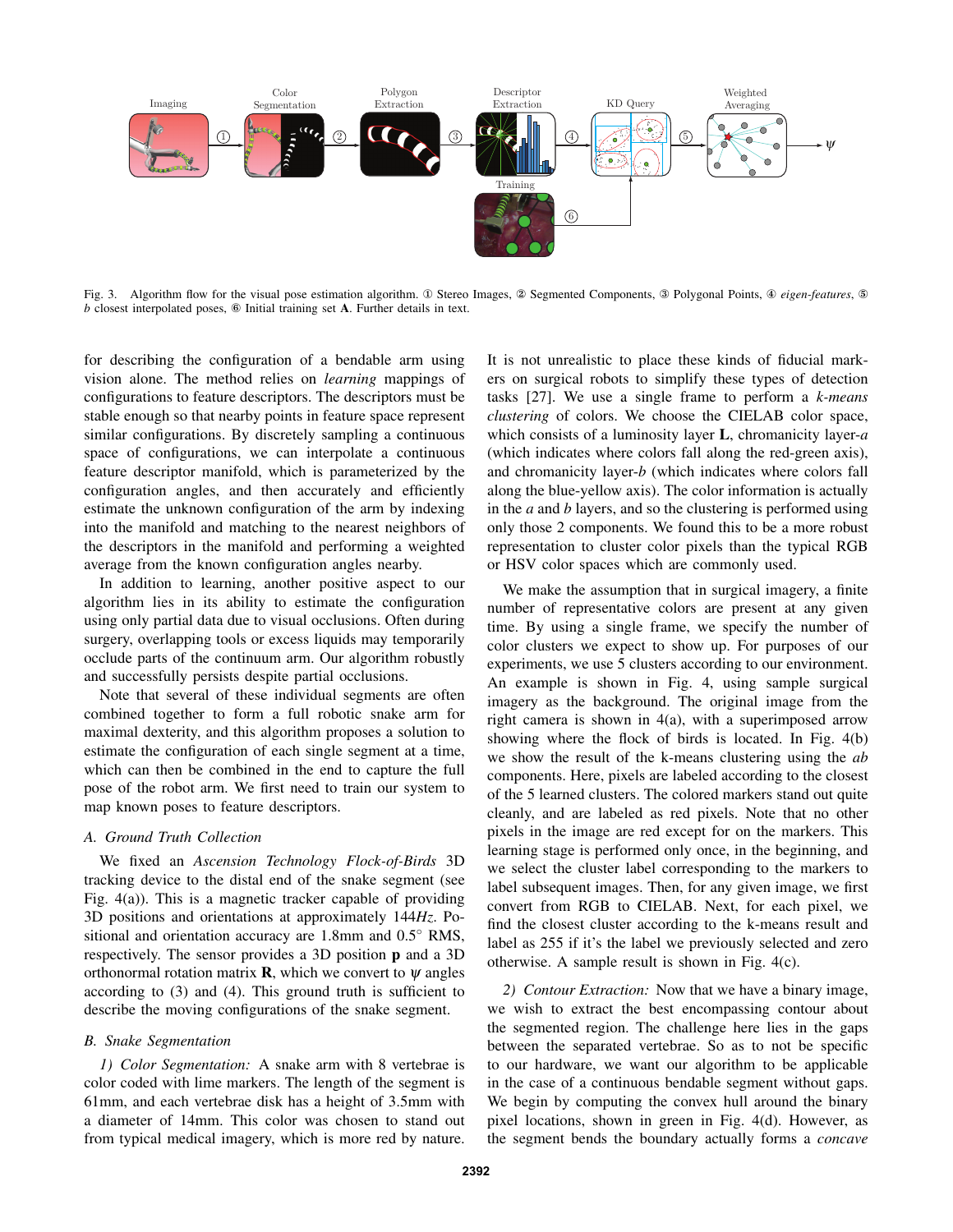

Fig. 4. Color segmentation is performed by using a single color frame [A] and a known set of color clusters (5 in our experiments) to label pixels in an image according to the closest color cluster [B] in CIELAB color space. The marker pixels fall out cleanly from the learning procedure, labeled as red in B. This results in a binary labeling [C] according to this cluster of pixels on the markers we wish to analyze. The contour being extracted [D] represents a concave polygon. We achieve this by starting with the convex hull, shown in green, and then moving in the points along the contour towards the closest binary-labeled pixel location. The result is shown in red, and this gives a good approximation to the best encompassing contour around the segment.

*polygon*. One half of the segment will be convex, and the hull will be correct there, but the concave portion will be off. The convex hull represents a set of vertices of line segments which form the boundary of the polygon, however we want a denser sampling of this boundary. To achieve this, we iteratively interpolate linearly between successive points in the hull, producing control points along the boundary. Then we find the nearest pixel locations to these control points that originally created the hull (the binary labeled pixels), thereby *moving* the contour locations of the concave areas *inwards* towards the true boundary of the object. The result is shown as the red contour in Fig. 4(d). The orange arrows show the need for this, as contour locations in the concave area need significant adjustment. The closest points can be found either using a linear search or a kd-tree. Both the dimensionality and the number of points is small, and so these searches are not computationally intensive.

As a final step, to get an even and dense sampling of the contour, we take the points that make up the contour and apply the Bresenham line algorithm [28] to consecutive points, assuming local linearity between close points. To augment this contour, we also compute a binary edge map from the segmented image (Fig. 4(c)) using a Sobel operator. This yields points that are interior to the polygon on the boundaries of the markers. We add in these points with the contour locations to build the descriptor, described next. This can be helpful in the case of occlusions, where the contour alone may get deformed, and the edges help diminish the effect of the deformation. Conversely, the edges are not sufficient to fill-in the gaps between the separated markers.

## *C. Descriptor Extraction*

Next we seek to build a descriptor to represent the 3D pose of the object. The scheme is to compute a feature descriptor on each of the stereo images separately and then combine them together to form a single, composite stereo feature vector. Although we are not explicitly performing 3D reconstruction, 3D shape information is being encoded because we have two separate views of the object in a stereo setup, and ambiguous movements due to out-of-plane perspective effects in one camera can be captured by the other camera. We take the location of the center of the

segmented region, and build a 1D histogram of the angles of each point along the contour with respect to the center of the object. Fig. 5 describes this conceptually where the left image shows the angular bins radiating from the center location, displayed as green lines. The bins count the number of points in each angular range and build a histogram, as shown on the right. The histogram should be densely binned so that small changes in shape are captured and the descriptor is sufficiently sensitive, yet not overly noisy. We experimented with bins of size  $5°$  (72 bins),  $3°$  (120 bins), and  $1°$  (360 bins), ultimately choosing the 120-bin case.

The intuition behind this representation is that as the segment bends, the shape redistributes the points along the contour in unique ways. By counting the number of points in each bin, we can analyze the redistribution of these points as the shape changes. It can be thought of as the same total number of points in the bins across the frames, yet redistributed into different distributions within the histogram to capture the shape changes. The example shown in Fig 5 has 16 bins for drawing purposes, however in practice we extract much denser bin sizes.

## *D. Training*

*1) Pre-Processing:* The training phase consists of mapping known ground truth configuration angles with feature descriptors. First we must collect the raw data from the sensors. Using the magnetic sensor and a stereo camera



Fig. 5. [Left] The descriptor (for a single camera) is constructed by taking points along the contour (red) of the snake segment and computing the angle of each point with respect to the center of the object. The angular bins are depicted as green lines emanating from the center of the segmented region. [Right] A densely-binned histogram counts the number of points falling within each angular bin. The drawing on the left is an example showing 16 bins for space considerations, however in our experiments we looked at 72 (5<sup>°</sup>), 120 (3<sup>°</sup>), and 360 (1<sup>°</sup>) bins per image.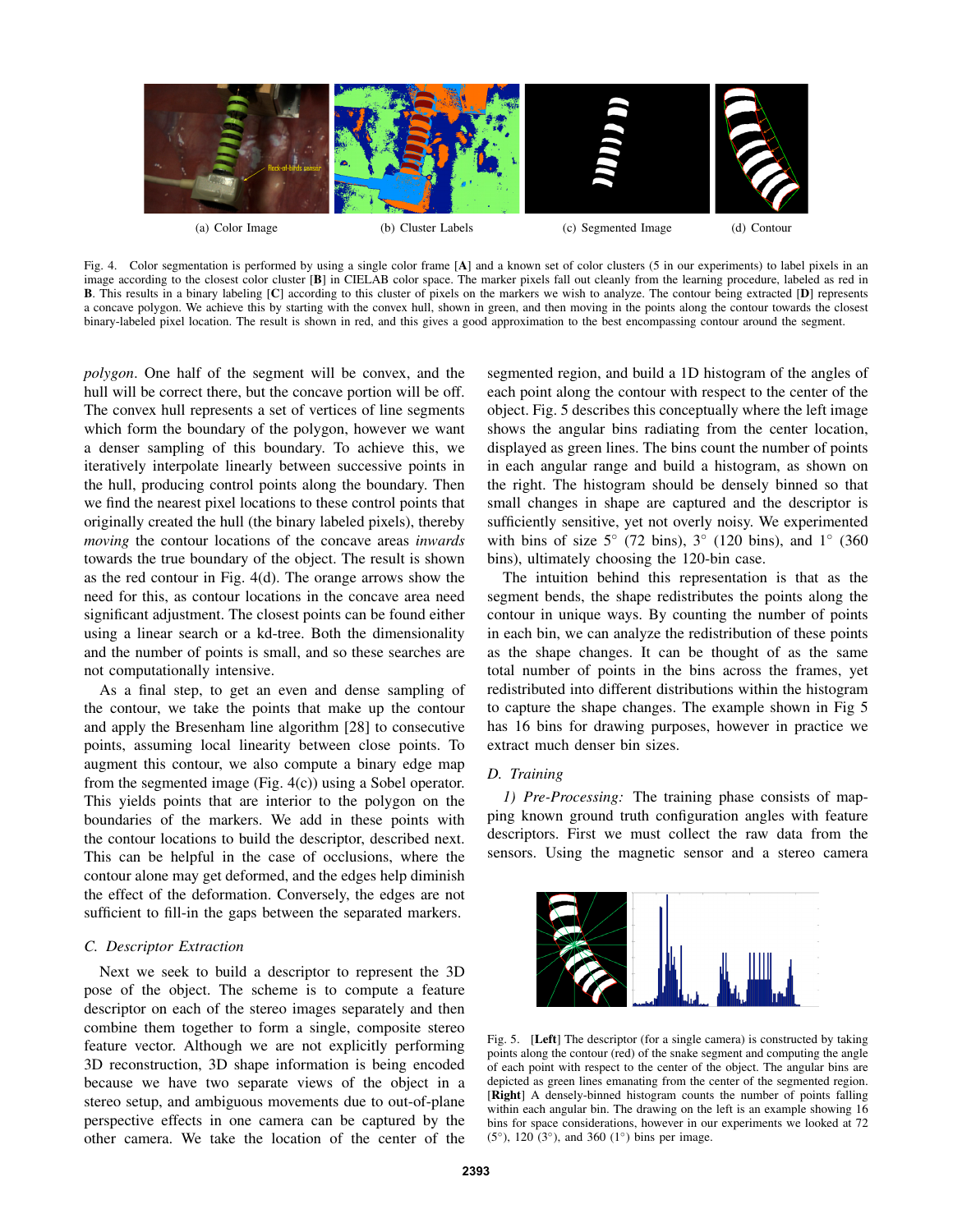system, we collect pairs of stereo images  $S_i = \{I_{Li}, I_{Ri}\}\$ and associated  $\psi_i = {\theta_{Li}, \delta_i}$  measurements, where  $i = 1, ..., N$  for *N* discrete training samples.

Each stereo pair  $S_i$  is mapped to a feature descriptor  $H_i =$  $[H_L^T, H_R^T]$  to represent the shape of the segment on that frame.<br>Here  $H_U$  is the feature descriptor extracted from the *i*<sup>th</sup> left Here,  $H_{Li}$  is the feature descriptor extracted from the  $i^{th}$  left image, and similarly  $H_{Ri}$  from the right frame, represented as a single composite feature vector  $\tilde{H}_i \in \mathbb{R}^{m \times 1}$ .<br>This gives us an initial training

gives us an initial training set  $A =$  $\{(\psi_1, \tilde{H}_1), \ldots, (\psi_N, \tilde{H}_N)\}\$ . However, each  $\tilde{H}_i$  is quite high-dimensional, and also may be sparse. Murase and Nayar [26] show that a compact representation of an object's appearance is sufficient for accurate pose estimation by creating a *parametric eigenspace* to represent the appearance. In their case, the images themselves are projected to a lower-dimensional eigen-subspace. For our algorithm, we similarly compute the principal components of the full training set of  $\tilde{H}_i$  samples, noting that this is done in feature descriptor space rather than on the original images. In our experiments, we found that we can reduce the dimensionality quite significantly while still recovering a large percentage of the variance.

The principal component analysis (PCA) over  $\tilde{H}_i$  yields a set of orthonormal basis vectors  $\{e_1, \dots, e_m\} \in \mathbb{R}^{m \times 1}$ . We choose  $k < m$  of these eigenvectors to capture a sufficient percentage of the variance of the original feature descriptor training dataset, giving a linear transformation matrix  $E =$  $[e_1, \ldots, e_k] \in \mathbb{R}^{m \times k}$ , where the columns of *E* are each of the *k* basis vectors *e* representing the top *k* eigenvalues of the PCA. We project the original training feature descriptor samples in A to the eigen-subspace:

$$
L_i = E^T(\tilde{H}_i - c) \tag{5}
$$

where *c* is the mean feature descriptor over all  $\tilde{H}_i$ , and  $L_i \in$  $\mathbb{R}^{k \times 1}$ . We will call the  $L_i$  samples *eigen-features*. This gives a final training dataset  $\hat{\mathbf{A}} = \{(\psi_1, L_1), \dots, (\psi_N, L_N)\}.$ 

*2) Parametric Manifold Interpolation:* We assume that consecutive features are very highly correlated, and so their projections into the eigen-subspace are close together. Our experiments are consistent with this assumption (see section IV). The discrete points *Li* describe a smooth parametric manifold represented in eigen-subspace as:

$$
G(\psi) = L \tag{6}
$$

Depending on the number of degrees-of-freedom (DOFs) represented by  $\psi$ , the shape of *G* will vary. For example, if  $\psi \in \mathbb{R}^1$ , then *G* represents a curve in *k*-dimensional space. Similarly, if  $\psi \in \mathbb{R}^2$ , *G* is a surface, and so on. Using our representation, we obtain a *parametric manifold* which is a surface. The discrete samples are used to interpolate this manifold by performing spline interpolations of  $\psi$  to  $L$ .

A spline is a piecewise polynomial function which can be defined on an *N*-dimensional space to produce a single function value at each *N*-dimensional point. In order to fit points in  $\mathbb{R}^2$  to points in  $\mathbb{R}^k$ , as our manifold describes, we



Fig. 6. The interpolated parametric manifold over the 2-DOF pose angles ψ, yielding a surface in the feature descriptors eigen-subspace, called *eigenfeatures*. For purposes of drawing, we only show the first 3 dimensions of the eigen projections.

must perform *k* 2-dimensional spline fits to each of the eigenfeature's output dimensions separately. We use a thin-plate smoothing spline interpolation of the configuration angles  $\psi_{i=1,\dots,N}$  to the eigen-features  $L_{i=1,\dots,N} \in \mathbb{R}^{k \times 1}$ . This gives us *k* sets of spline interpolant coefficients  $G_i(\psi_i) = L_{ij}$ , where  $j = 1, \ldots, k$  corresponds to the  $j<sup>th</sup>$  eigenvector's projection<br>dimension. We then use these interpolant coefficients to redimension. We then use these interpolant coefficients to *resample* the manifold at a higher density over  $\psi$ 's workspace. This yields interpolated descriptors which smoothly describe these estimated configuration angles.

An example of this manifold is shown in Fig. 6 for the first 3 dimensions of the eigen-features, corresponding to the 3 largest eigenvalues. The discrete training samples that were originally collected (and then projected via PCA) exist as points on (or close to) this manifold. Finally, the resampled manifold points are stored in a *kd-tree* for the querying stage.

## *E. Querying*

Now that we have constructed a densely-sampled manifold and stored it within an efficient look-up data structure, we can query unknown configurations in a very straightforward manner. For any test frame *T*, we extract the feature  $\tilde{H}_T$ and using the eigenvector projection matrix  $E$  we project  $\tilde{H}_T$ using (5) to obtain the test eigen-feature  $L<sub>T</sub>$ . We then use the kd-tree from the interpolated manifold to find the *b* closest points on the manifold to  $L_T$ . In our experiments  $b = 3$ , and each of the *b* matches provides Euclidean distances  $d_l$ in feature space, where  $l = 1, \ldots, b$ . We use these distances to compute weights, representing the contributions each will make to the final pose estimate, based on proximity in feature space. The weights  $w_l$  are computed as:

$$
w_l = \frac{1/d_l}{\sum_p \frac{1}{d_p}}\tag{7}
$$

The weights contribute as the inverse of the distances in feature space, so that closer points contribute more than further points. The denominator in (7) is provided so that the weights sum to 1. Then a weighted average of the pose angles that created those interpolated eigen-feature matches provides the final configuration estimate for  $\tilde{H}_T$ :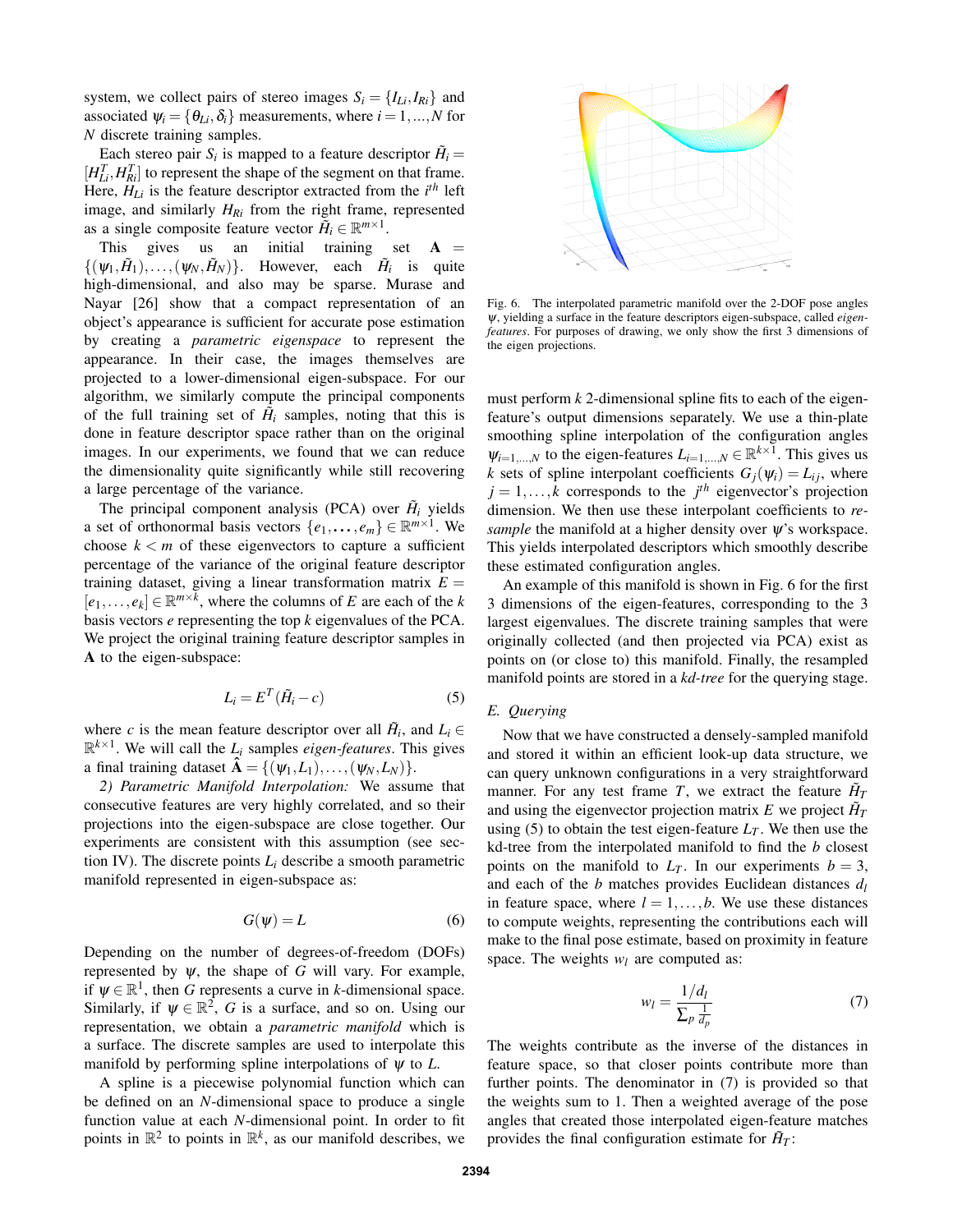$$
\psi_T = \sum_{l=1}^b w_l \psi_l \tag{8}
$$

## IV. EXPERIMENTS & RESULTS

# *A. Accuracy of Pose Estimation*

First we evaluate the main part of the algorithm, which is to estimate the configuration angles  $\psi$  using feature descriptors. We used a stereo camera system composed of two 1024x768 resolution color *Point Grey Research Dragonfly2* cameras mounted on a tripod. During our experiments, the cameras and the snake base remained static. The snake segment was color coded with lime-green markers and we created a background using printouts of photos from a laparoscopic procedure. The segment was manually actuated and the ground truth positions and rotations were collected by interfacing with the Flock-of-Birds sensor.

*1) Training Data:* First, we collected stereo image pairs and associated ground truth rotation measurements. We choose the first frame of the image stream to construct the CIELAB color clusters. Then we manually select the label which corresponds to our marker color. For each subsequent image, we classify each pixel as described in section III-B.1. At the same time, we convert all rotation matrices to  $\psi$ configuration angles according to (3) and (4).

These training samples are used to form the initial training dataset A and then the modified training dataset  $\hat{A}$  according to the method described in III-D. The manifold shown in Fig. 6 is the result of this training procedure, again only showing the first 3-dimensions according to the top 3 eigenvalues from the PCA projections. For our experiments, we collected 2296 training samples.

We experimented with different dimensionalities of the feature descriptors extracted from the individual images. We analyzed bin sizes of 1, 3, and 5 degrees, corresponding to histogram dimensionalities of 360, 120, and 72, respectively. Note that in these cases, the composite stereo descriptor  $\tilde{H}$  is twice as long, specifically 720, 240, and 144, respectively. We also experimented with different degrees of dimensionality-reduction in the PCA step in order to test the effect of the loss of dimensions to the overall accuracy. In our experiments, for each of the bin sizes, we looked at different percentages of variance recovery: 65%, 85%, 90% and 95%.

*2) Testing Data:* Testing data is collected in the same way as the training data. For each test measurement *T*, we create the feature descriptor  $H_T$  and then the eigen-feature  $L_T$  using the projection matrix *E* obtained from the training data. No test data was used in the creation of the manifold.

*3) Pose Accuracy:* Table I shows results of some of the dimensionality reductions for each of the bin sizes of our feature descriptors. Because we use a kd-tree for feature matching on the eigen-features, we want to reduce this dimensionality for faster matching. In our experiments, we found the best combination of accuracy and run-time efficiency occurring with 120-bin feature descriptors reduced down to 90% variance, resulting in stereo eigen-features *L* which reside  $\in \mathbb{R}^{16}$ . This yielded a configuration accuracy

TABLE I DIMENSIONALITY REDUCTION

| N-bins | $%$ Var | <b>Dims</b> | $%$ Var | <b>Dims</b> | $\%$<br>Var | <b>Dims</b> |
|--------|---------|-------------|---------|-------------|-------------|-------------|
|        |         |             |         |             |             |             |
| 120    | CO      |             |         |             |             | ٩q          |
| 360    | O.      |             | $\circ$ | 39          | 95          |             |

with errors of  $[\varepsilon_{\delta} = 0.98^{\circ}, \varepsilon_{\theta_L} = 1.28^{\circ}]$  over 806 test samples. With both angles combined together, the overall median pose error was 1.16◦.

In our experiments, we could not sample a full 360<sup>°</sup> workspace because the snake segment was fixed to a table so that the base could not move. The workspace of our experiments consisted of about 1/2 the entire workspace of the segment, cycling the  $\delta$  angle 180 $\degree$  through its range and  $\theta$ approximately 70◦ for each within-plane rotation. We wanted to ensure that out-of-plane rotations from the imaging plane are sufficiently captured by means of the stereo system. Even though the segment bends in a circular arc, due to perspective effects of camera imaging systems, out-of-plane rotations are viewed as conic sections rather than circles. Often these can be difficult to recover by ellipse-fitting methods, and so our descriptor mapping approach is ideal to avoid these difficult shape-fitting problems.

*4) Occlusions:* We also tested our algorithm against occlusions by manipulating a common laparoscopic tool near the segment, occluding the view from the cameras in a realistic fashion. Although accuracy degrades slightly, we are able to achieve errors of  $[\varepsilon_{\delta} = 1.04^{\circ}, \varepsilon_{\theta_L} = 2.06^{\circ}],$  for a combined accuracy of 1.46◦. Fig. 1 shows sample images displaying the kinds of occlusions that were dealt with.

#### V. DISCUSSIONS

Training Set Size: One important aspect is in the number of training samples required. Depending on how densely the workspace is sampled, the accuracy of the manifold will vary. If we collect a very dense set of configuration measurements, the problem is reduced to a nearest neighbor matching problem. A strength of the manifold representation



Fig. 7. The results of randomly permuting different percentages of the training data to interpolate the parametric manifold and the effect of this on accuracy. To avoid outliers, the trial for each percentage was done 3 times and the average error was taken as the result.